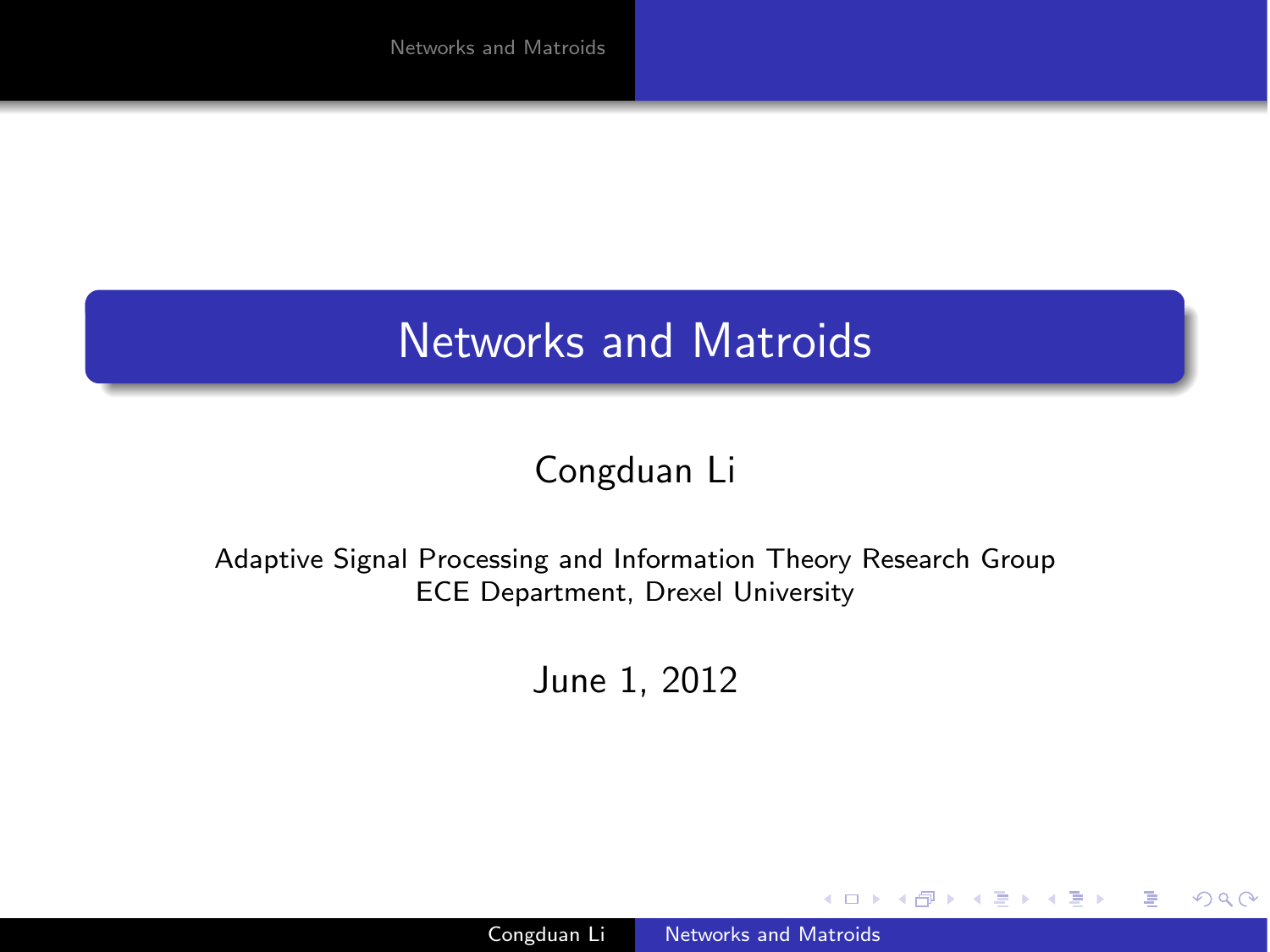### **Outline**

### 1 [Networks and Matroids](#page-2-0)

- [Networks and Coding Capacity](#page-2-0)
- [Matroid Theory Review](#page-5-0)
- **[Matroidal Networks](#page-14-0)**
- **[Constructing Networks from Matroids](#page-20-0)**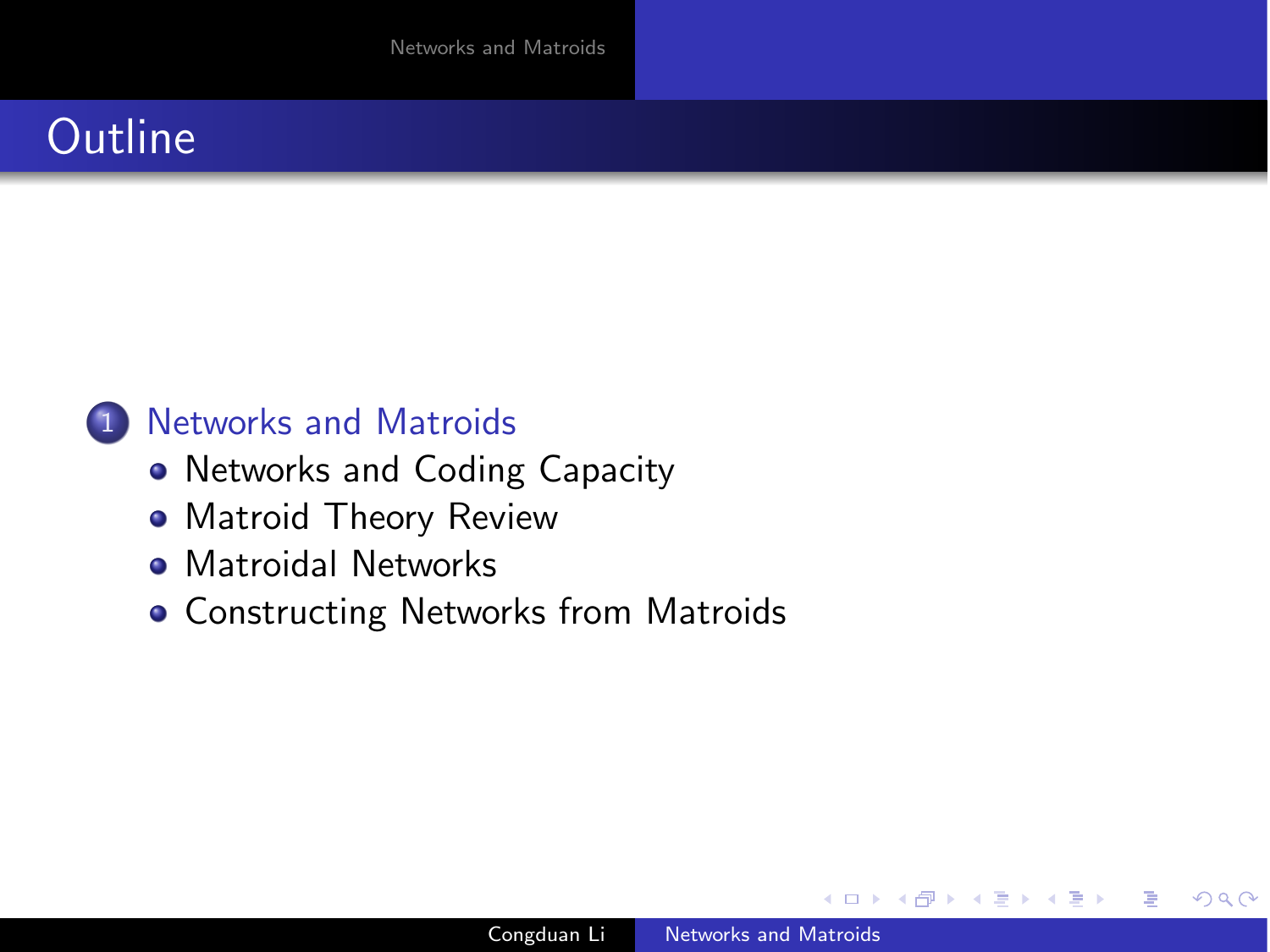# Mappings and Definitions

Source Mapping:  $S: V \to 2^{\mu}$ ,  $\mu$  is message set. Message Assignment:  $a: \mu \to A^k$ ,  $k:$  source dimension, Edge assignmetn:  $c: E \rightarrow A^n$ , *n*: edge capacity. Receiver Mapping:  $R: V \rightarrow 2^{\mu}$ . (Demands) Alphabet: a finite set *A* where messages are chosen from. *In*(*i*) & *Out*(*i*) include message generated and demanded, resp.. Edge function:  $f_e$ :  $({\cal A}^k)^\alpha \times ({\cal A}^n)^\beta \rightarrow {\cal A}^n$ . Decoding function:  $f_{t,m}: (\mathcal{A}^k)^{\alpha} \times (\mathcal{A}^n)^{\beta} \rightarrow \mathcal{A}^k$ . (*k, n*) solution: every demand of every receiver is satisfied. Achievable coding rate: if (*k, n*) solution exists, k/n. Solvable:  $k = n = 1$  (scalar-linearly),  $k = n \neq 1$  (vector-linearly). Coding capacity: sup*{k/n* : ∃(*k, n*) coding solution in a class of network codes over *A}*.

<span id="page-2-0"></span>**<何> <ミ> <ミ>**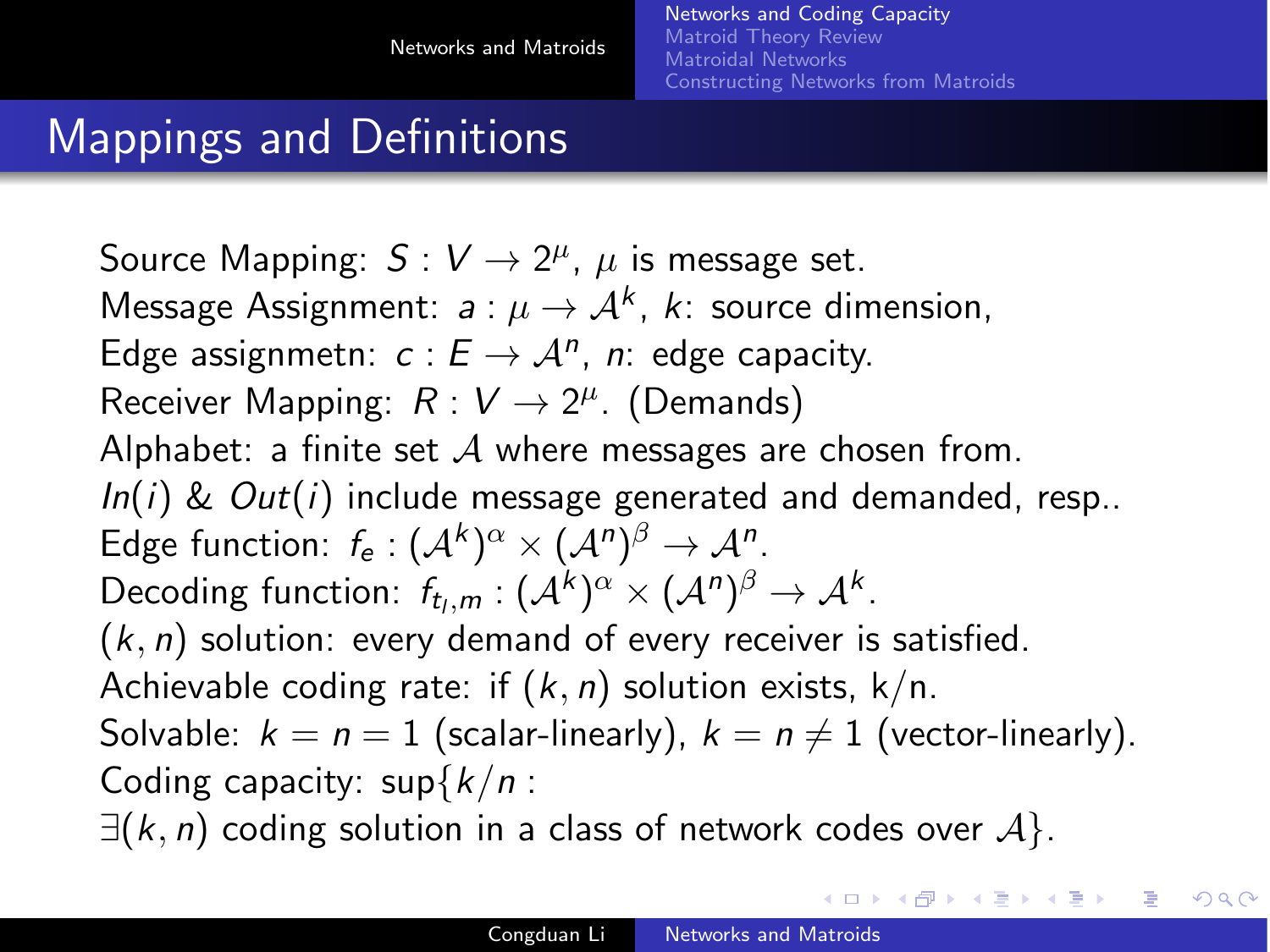### Network Conditions

For a (*k, n*) solution, the following conditions hold for a network:

- **1** Source Rates:  $H(x) = k|x|$  for any  $x \subseteq \mu$
- 2 Edge Capacity:  $H(e) \le n$  for any  $e \in E$
- **3** Functional Dependency:  $H(ln(t)) = H(ln(t) \cup Out(t)), \forall t \in V$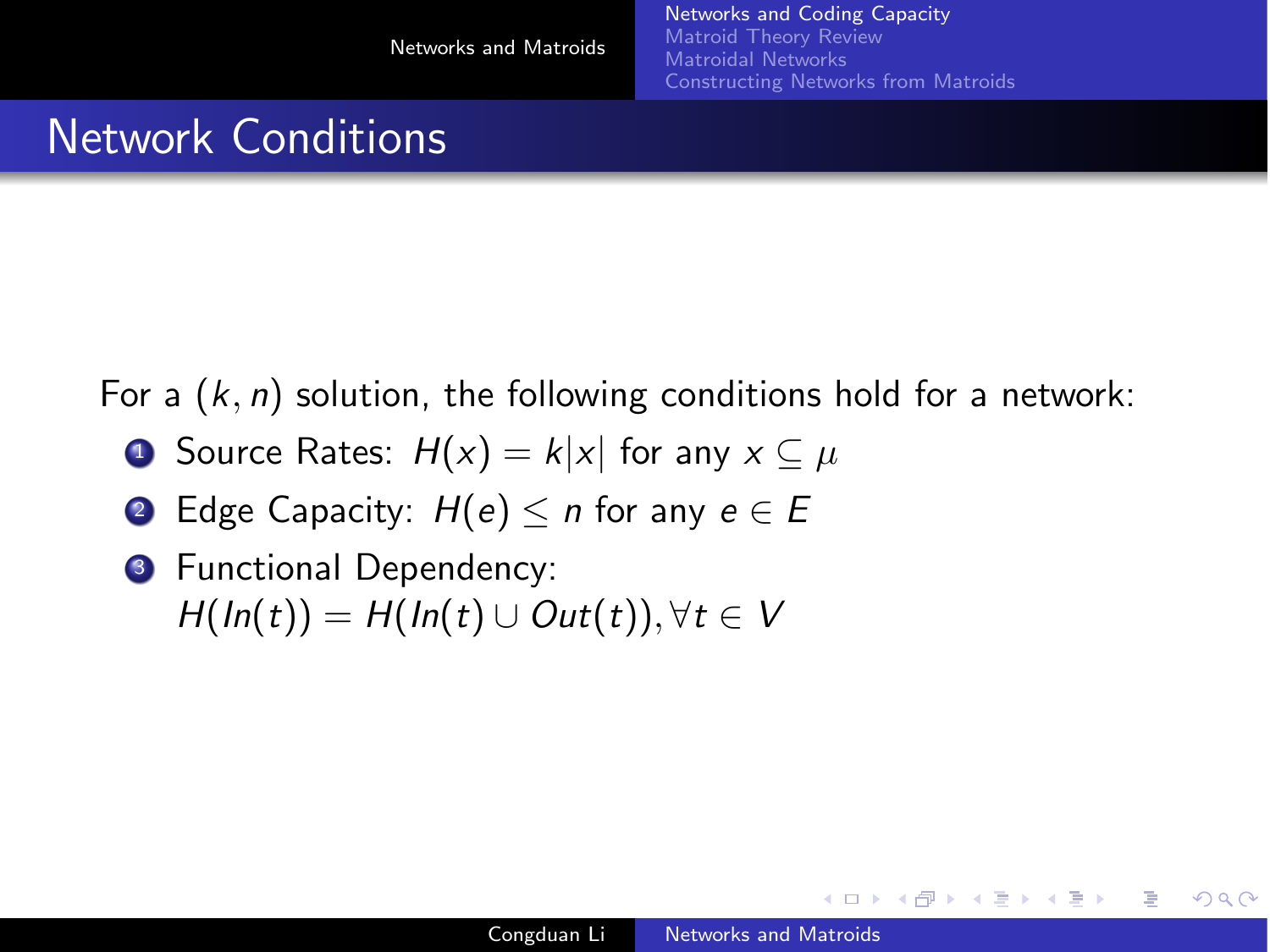[Networks and Coding Capacity](#page-2-0) [Matroid Theory Review](#page-5-0) [Matroidal Networks](#page-14-0) [Constructing Networks from Matroids](#page-20-0)

### Example to show coding capacity

### Example

Butterfly network has two sources and two sinks with constraints of 1 on each edge.

$$
2k = H(x) + H(y)
$$
  
= H(x,y)  

$$
\leq H(x,y,z)
$$
  
= H(x,z) + H(y|x,z)  
= H(x,z)  

$$
\leq H(x) + H(z)
$$
  

$$
\leq k + n
$$

We get  $k/n \leq 1$ .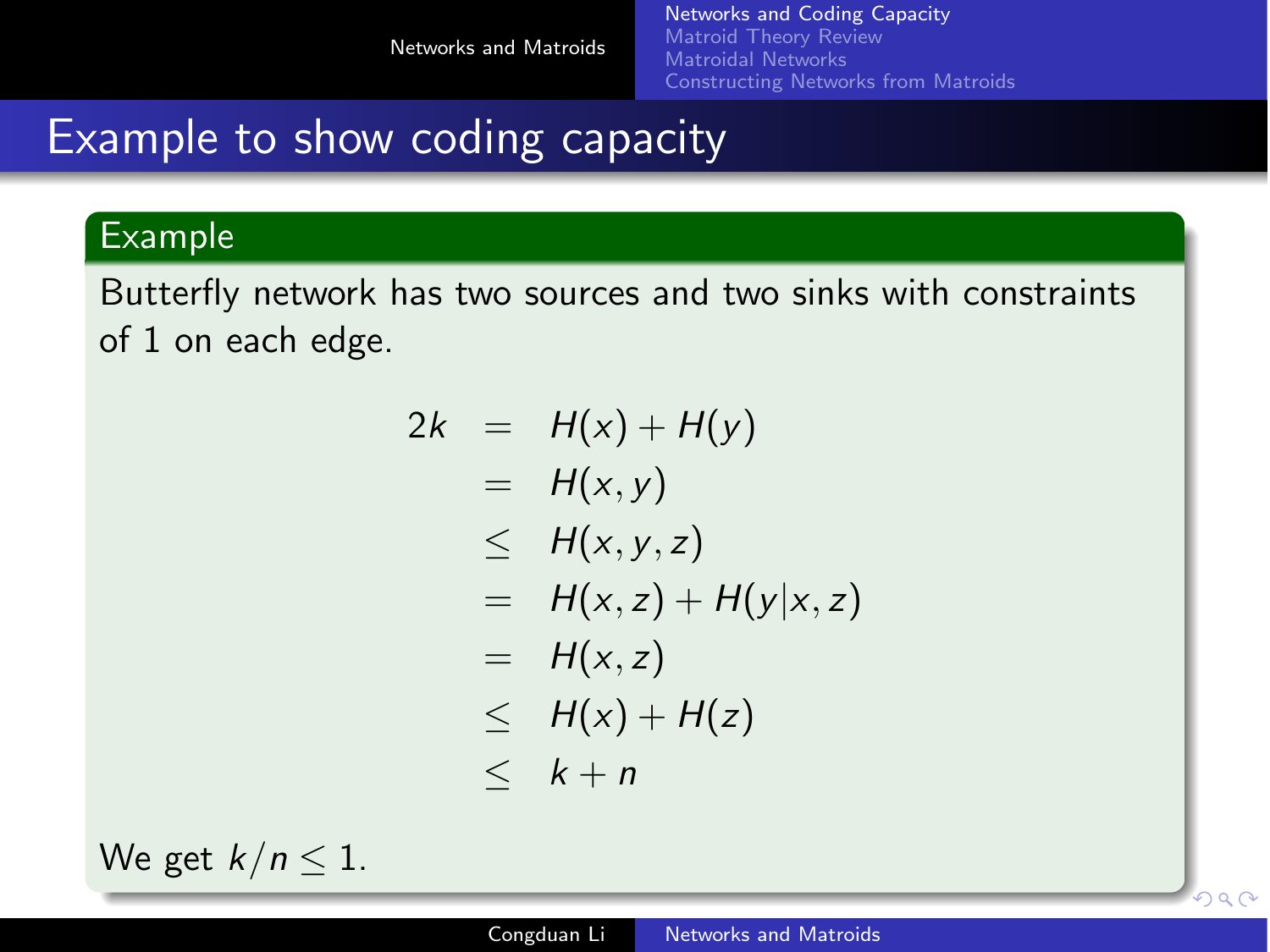# Definition

### **Definition**

A matroid M is an ordered pair  $(E, \mathcal{I})$ consisting of a finite set *E* and a collection *I* of subsets of *E* having the following three properties:

- $\bullet \phi \in \mathcal{I}$ ;
- **2** Hereditary: *If*  $I \in \mathcal{I}$  *and*  $I' \subset I$ *, then*  $I' \in \mathcal{I}$ :

**3** Augmentation: *If*  $I_1$  *and*  $I_2$  *are in*  $I$  *and*  $|I_1|$   $\lt$ *|I*2*|, then there is an element e of I*2− *I*<sup>1</sup> *such that*  $I_1$  ∪ *e* ∈  $I$ *.* 



<span id="page-5-0"></span>∢ロ ▶ ∢何 ▶ ∢ ヨ ▶ ∢ ヨ ▶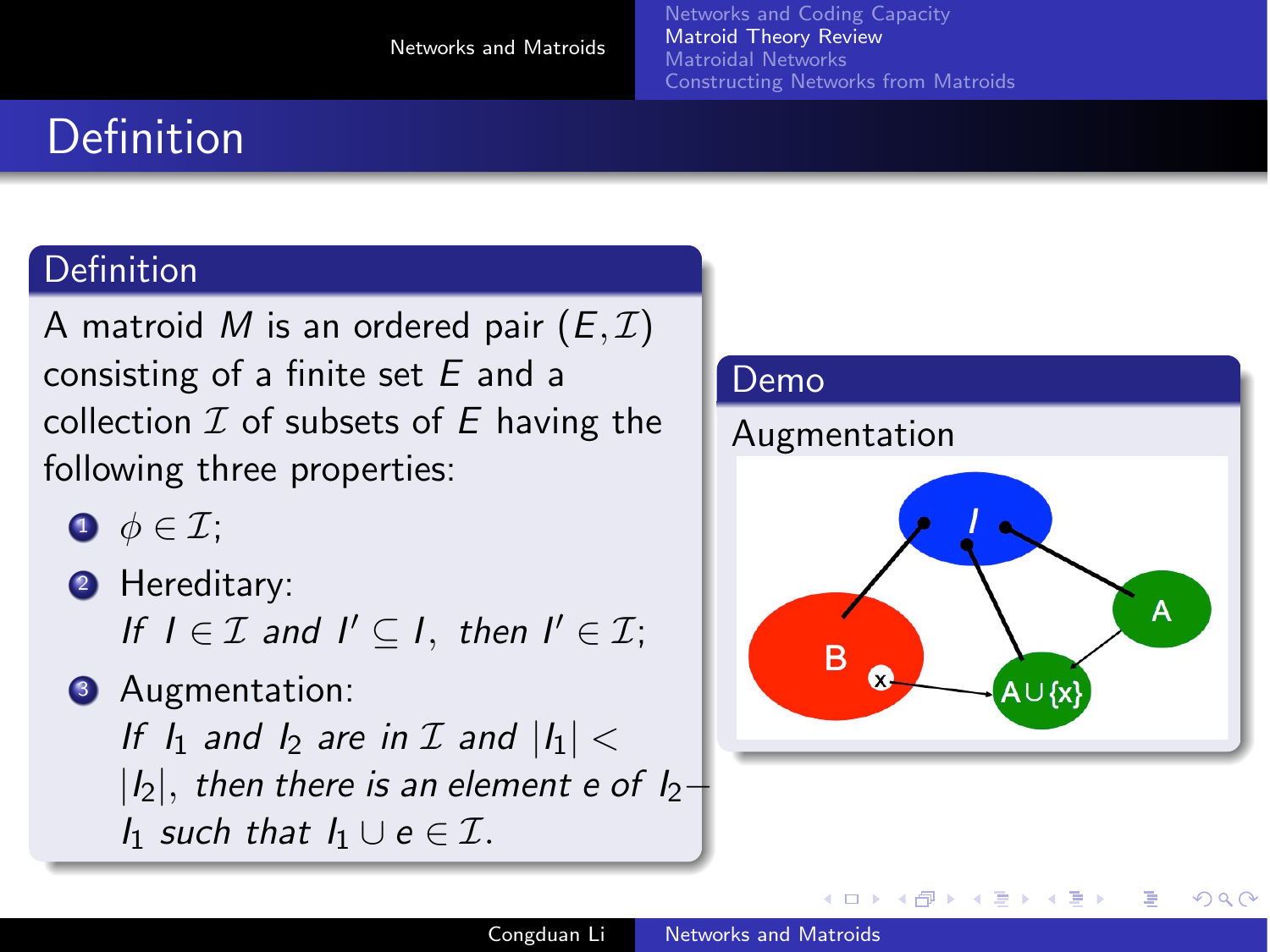[Networks and Coding Capacity](#page-2-0) [Matroid Theory Review](#page-5-0) [Matroidal Networks](#page-14-0) [Constructing Networks from Matroids](#page-20-0)

# Base/Basis

Bases *B*(*M*) of a matroid are the maximal independent sets.

### **Properties**

- Same cardinality for all bases;
- The matroid is in the span of any base;

#### Consider  $A =$ 123456  $\sqrt{ }$  $\mathbf{I}$ 10011 00111 01010 0 0 0 1  $\mathbf{I}$ Bases: *{*1,2,3*}*, *{*1,2,4*}*, *{*1,2,5*}*, *{*1,3,4*}*, *{*1,4,5*}*, *{*2,3,4*}*, *{*2,3,5*}*, *{*3,4,5*}*

す イヨ メ ヨ メ イ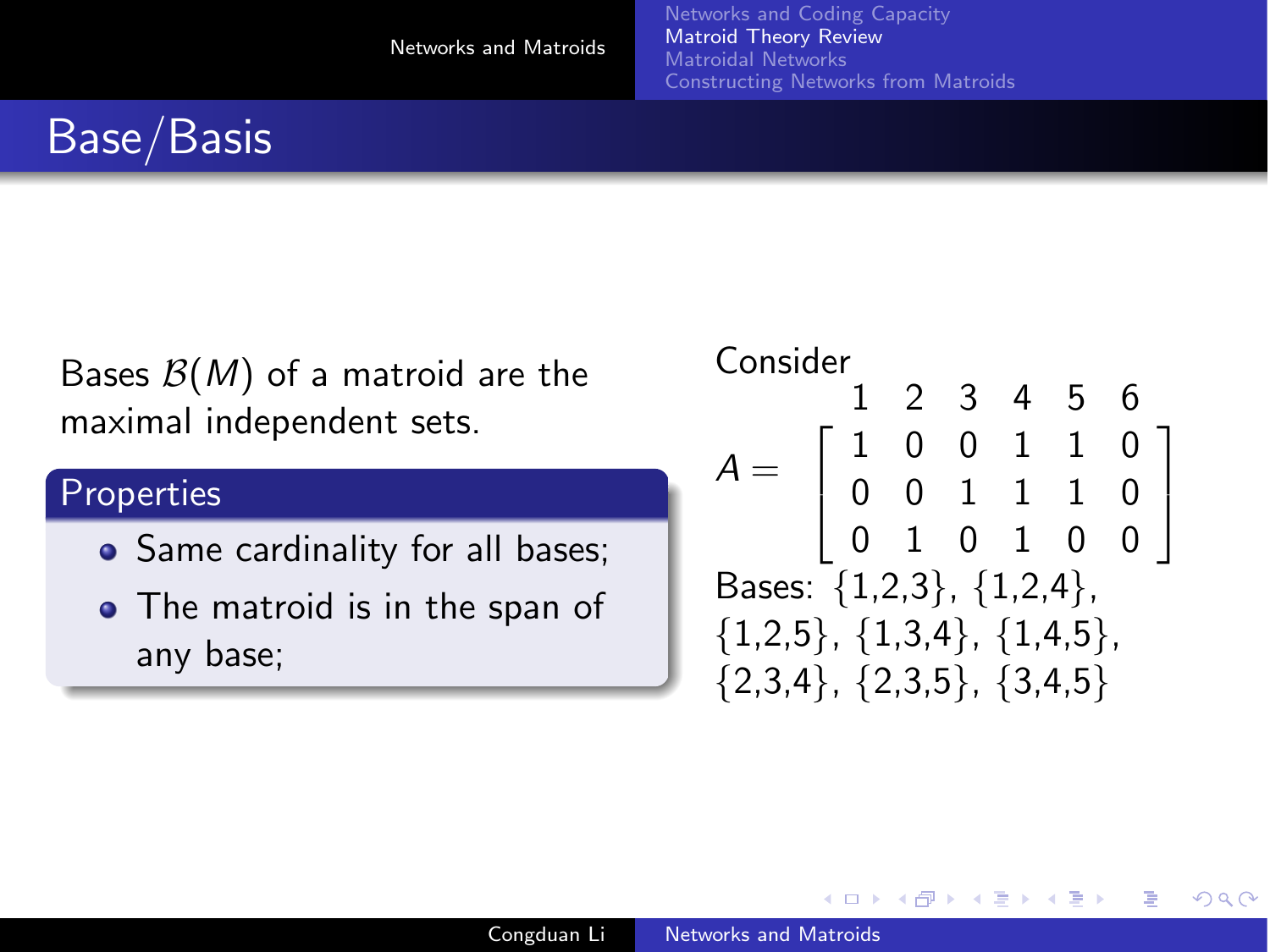### Base

A collection of subsets  $\mathcal{B} \subset 2^E$  of a ground set *E* are the bases of a matroid if and only if:

- $\bullet$  *B* is non-empty;
- **•** base exchange: If  $B_1, B_2 \in \mathcal{B}$ , for any  $x \in (B_1 - B_2)$ , there is an element  $y \in (B_2 - B_1)$  such that  $(B_1 - x) \cup y \in \mathcal{B}$ .



す イヨ メ ヨ メ イ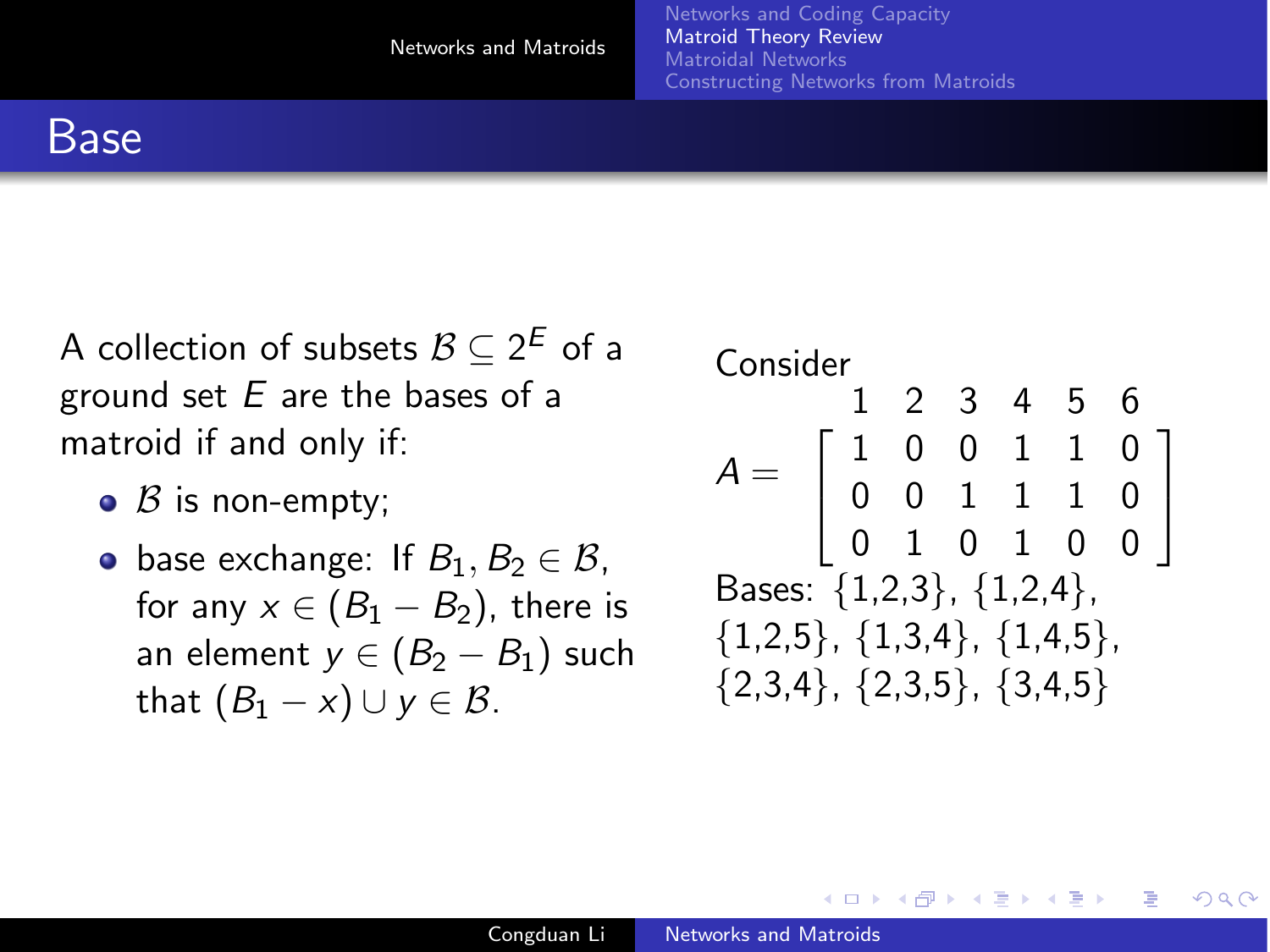[Networks and Coding Capacity](#page-2-0) [Matroid Theory Review](#page-5-0) [Matroidal Networks](#page-14-0) [Constructing Networks from Matroids](#page-20-0)

# **Circuit**

The circuits *C*(*M*) of a matroid are the minimal dependent sets.

#### Property

- If any one element is deleted from a circuit, it will become an independent set.
- Independent sets  $I(M)$  does not contain any element in *C*(*M*).

### Consider the graph

4 0 8



Circuits: *{*1,2,3,4*}*, *{*1,3,5*}*, *{*2,4,5*}*, *{*6*}*

4母 ト 4回 ト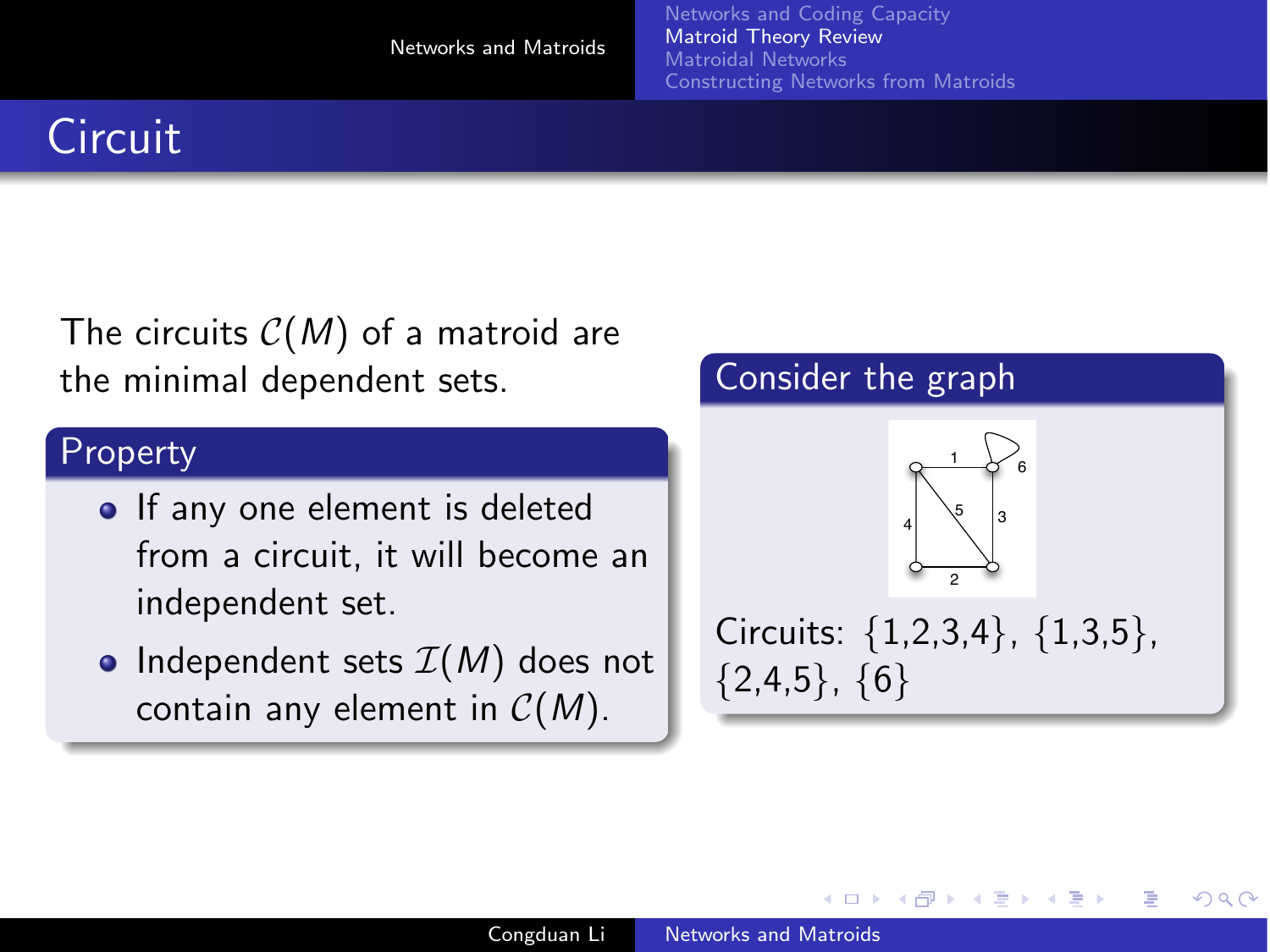# **Circuit**

A collection of sets *C* is the collection of circuits of a matroid if and only if:

- $\bullet$   $\phi \notin \mathcal{C}$
- $\bullet$  if *C*<sub>1</sub>*, C*<sub>2</sub> ∈ *C* with *C*<sub>1</sub> ⊂ *C*<sub>2</sub> then  $C_1 = C_2$
- $\bullet$  if *C*<sub>1</sub>, *C*<sub>2</sub> ∈ *C*, *C*<sub>1</sub>  $\neq$  *C*<sub>2</sub> and  $e \in C_1 \cap C_2$  then there is some *C*<sub>3</sub> ∈ *C* with  $C_3$  ⊂ ( $C_1$  ∪  $C_2$ ) − *e*.



**K 何 ▶ ス ヨ ▶** 

 $209$ 

4 0 8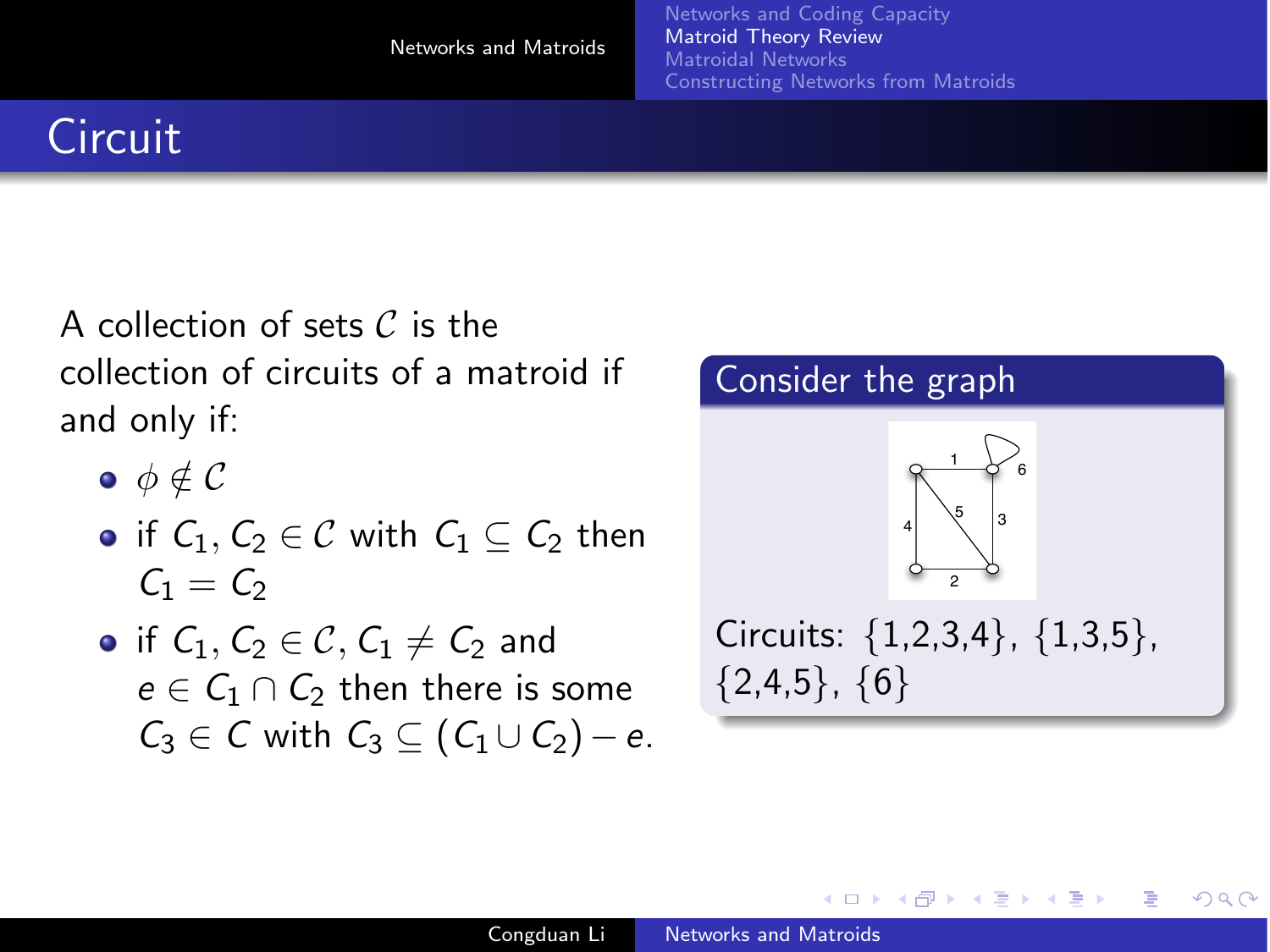# Rank Function

For any base of a matroid,  $r(B) = r(M)$ . Formally, a rank function is *r* :  $2^E$  → N ∪ {0}, for which For *X* ⊆ *E,* 0 ≤ *r*(*X*) ≤ *|X|*  $\bullet$  If  $X \subseteq Y \subseteq E$ ,  $r(X) \le r(Y)$ ∀*X, Y* ⊆ *E,r*(*X* ∩ *Y* ) + *r*(*X* ∪  $Y$  )  $\leq r(X) + r(Y)$ 

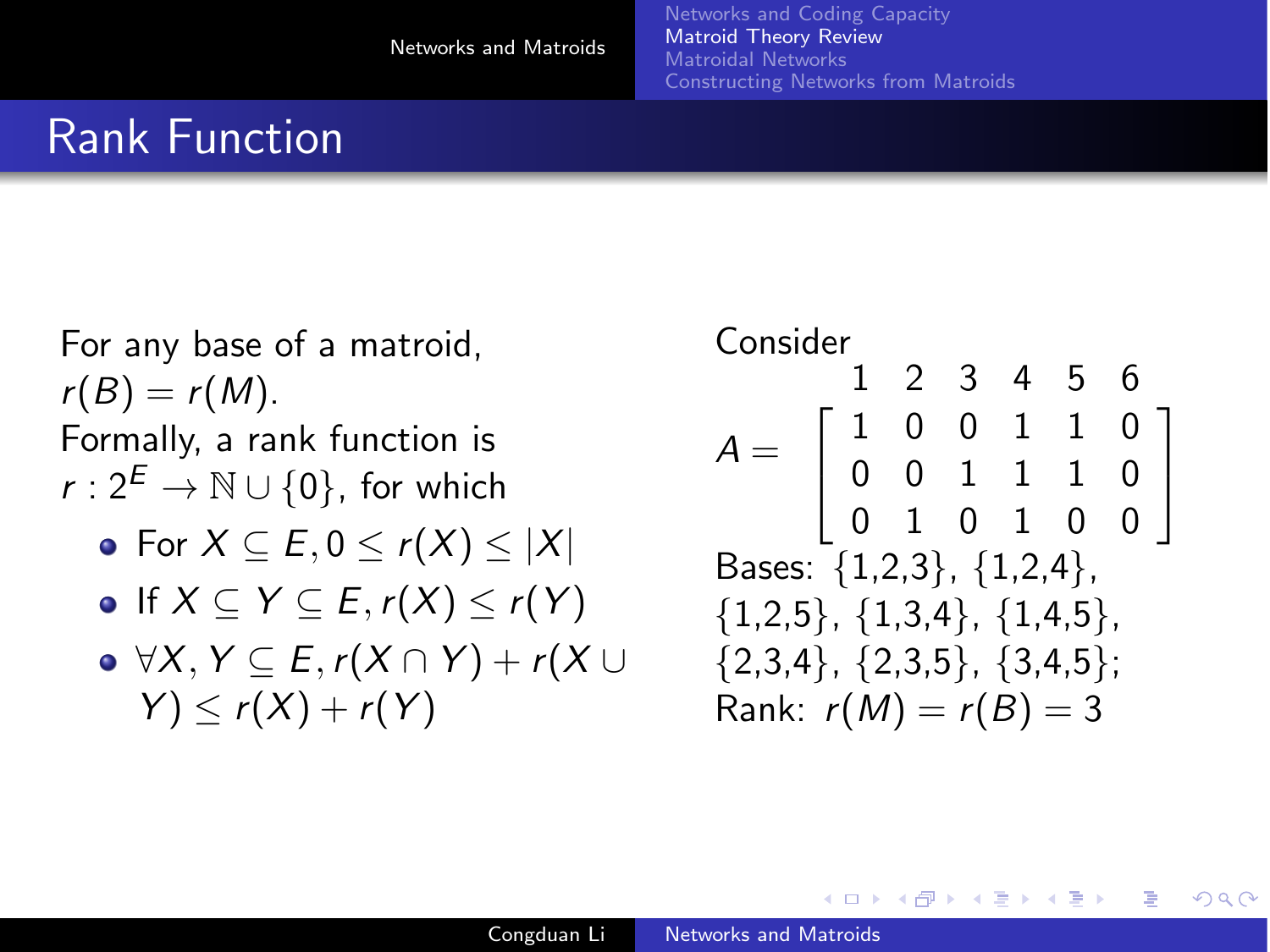### **Closure**

Given a rank function of a matroid, the closure operation  $cl: 2^E \rightarrow 2^E$  is defined as

$$
\mathrm{cl}\ X=\{x\in E|r(X\cup x)=r(X)\}.
$$

Closure is a span of a subspace. cl  $B = E(M)$ ; Independent Set:  $\mathcal{I} = \{X \subseteq E | x \notin \text{cl}(X - x) \forall x \in X\}$ 

A subset *X* of *E*(*M*) is said to be a flat if  $cl X = X$ . Consider  $A =$ 123456  $\sqrt{ }$  $\mathbf{I}$ 10011 00111 01010 0 0 0 1  $\mathbf{I}$ cl *{*1,2*}*=*{*1,2,*}* → flat cl *{*1,3*}*=*{*1,3,5*}*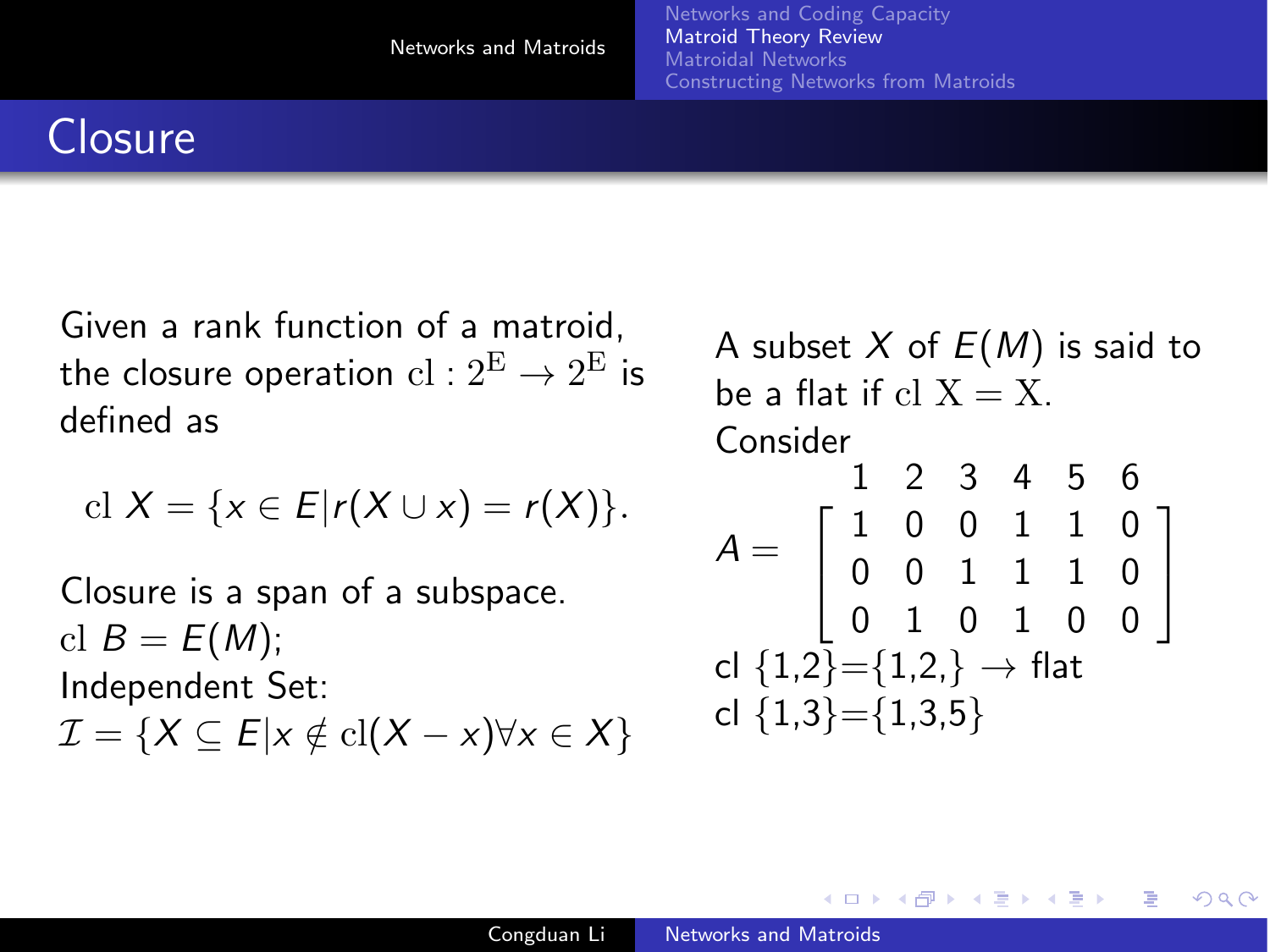> 0 0 0

1  $\overline{1}$ 

 $209$ 

### **Closure**

A function  $cl: 2^E \rightarrow 2^E$  is closure for a matroid  $M = (E, \mathcal{I})$  iff If *X* ⊆ *E* then *X* ⊆ cl*X* If *X* ⊆ *Y* ⊆ *E*, then cl*X* ⊆ cl*Y*  $\bullet$  If  $X \subseteq E$  then  $\text{cl}( \text{cl}(X)) = \text{cl}(X)$  $\bullet$  If  $X \subseteq E$  and  $x \in E$  and  $y \in \text{cl}(X \cup x) - \text{cl}(X)$  then  $x \in \text{cl}(X \cup y)$ Consider  $A =$ 123456  $\sqrt{ }$  $\overline{1}$ 10011 00111 01010 cl *{*1,2*}*=*{*1,2,*}* → flat cl *{*1,3*}*=*{*1,3,5*}*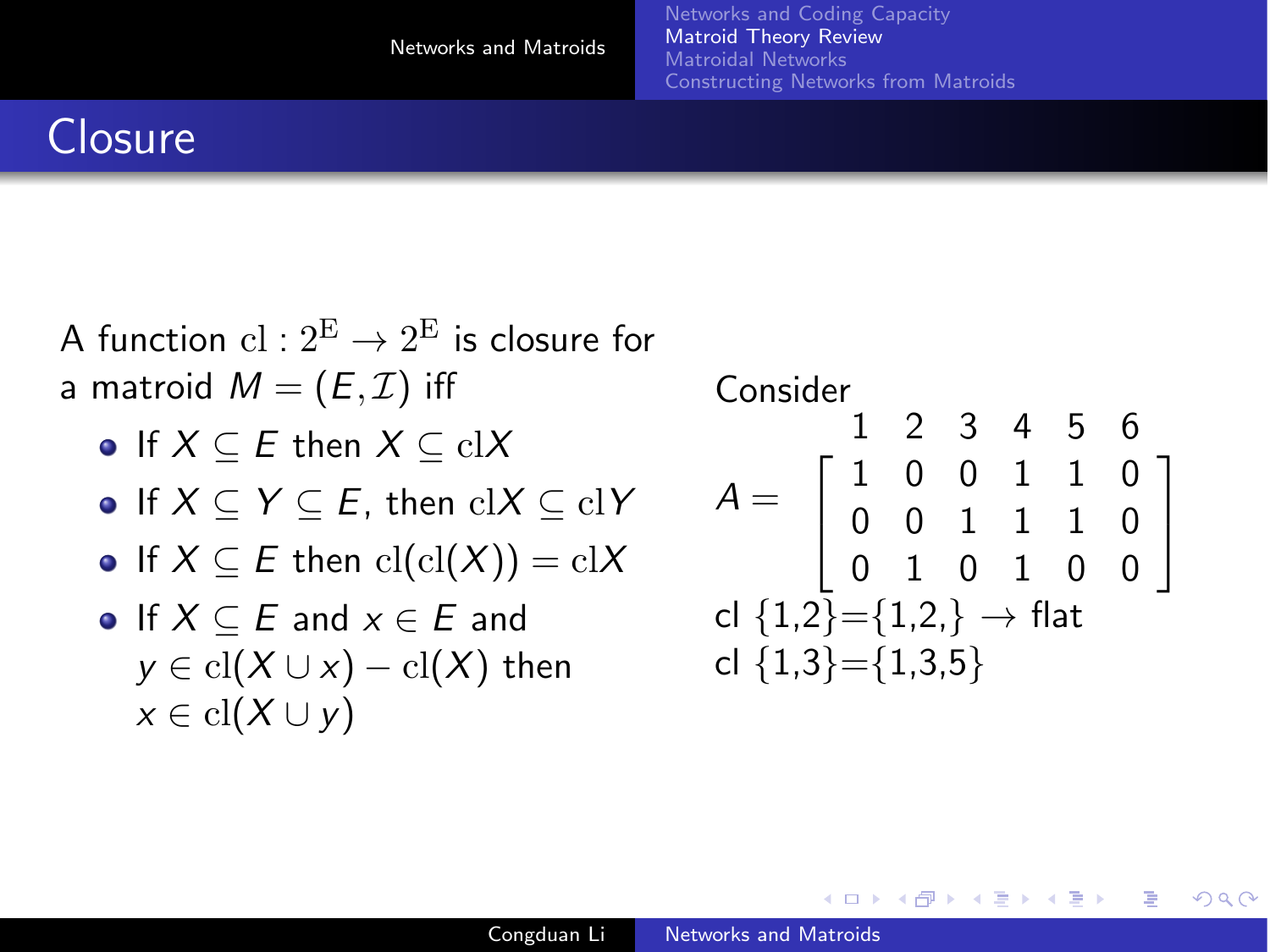### Representable Matroids

#### **Definition**

A matroid that is isomorphic (bijection between two matroids) to a vector matroid, where all elements take values from field  $\mathbb F$ , is called F-representable.

#### Example

Fano matroid is only representable over field of characteristic 2 (Binary).



**A 177 16** 

<span id="page-13-0"></span>つくへ

Binary matroids have excluded minor:  $U_{2,4}$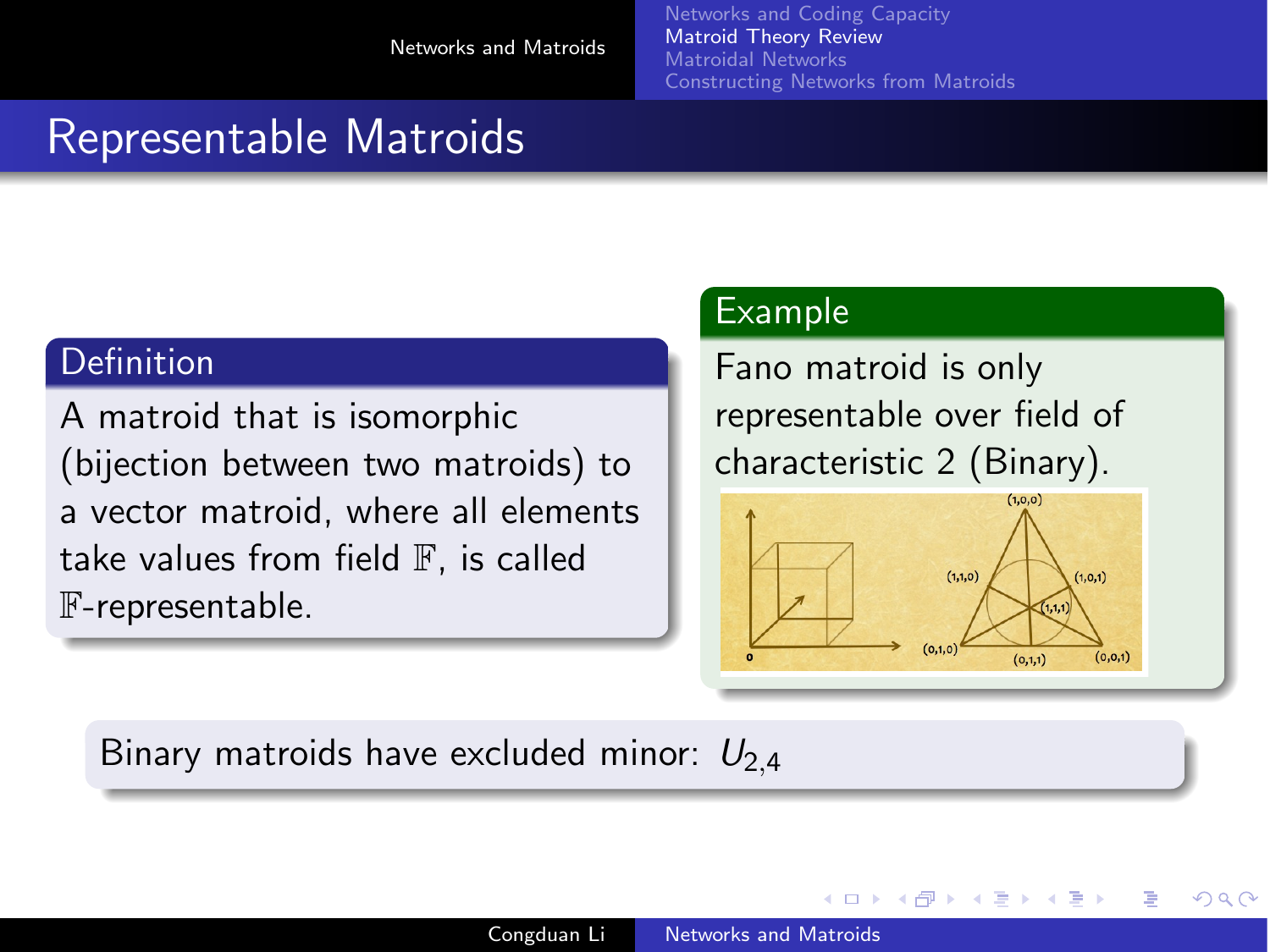# Definition

### **Definition**

Let  $N$  be a network with message set  $\mu$ , node set  $V$  and edge set *E*. Let  $M = (S, \mathcal{I})$  be a matroid with rank function *r*. The network *N* is a matroidal network associated with *M* if there exists a funciton  $f : \mu \cup E \rightarrow S$  such that the following conditions hold:

• f is one-to-one on 
$$
\mu
$$
;

$$
\bullet \ \ f(\mu) \in \mathcal{I};
$$

$$
\bullet \ \ r(f(ln(x))) = r(f(ln(x) \cup Out(x))), \text{ for every } x \in V.
$$

#### Examples

One node transmits two messages to another node.  $(U_2, \& U_2, \)$ 

#### Fact

<span id="page-14-0"></span>*Matroid associated with a network need not [to](#page-13-0) [be](#page-15-0) [un](#page-14-0)[i](#page-15-0)[q](#page-13-0)[u](#page-14-0)[e](#page-19-0)[.](#page-20-0)*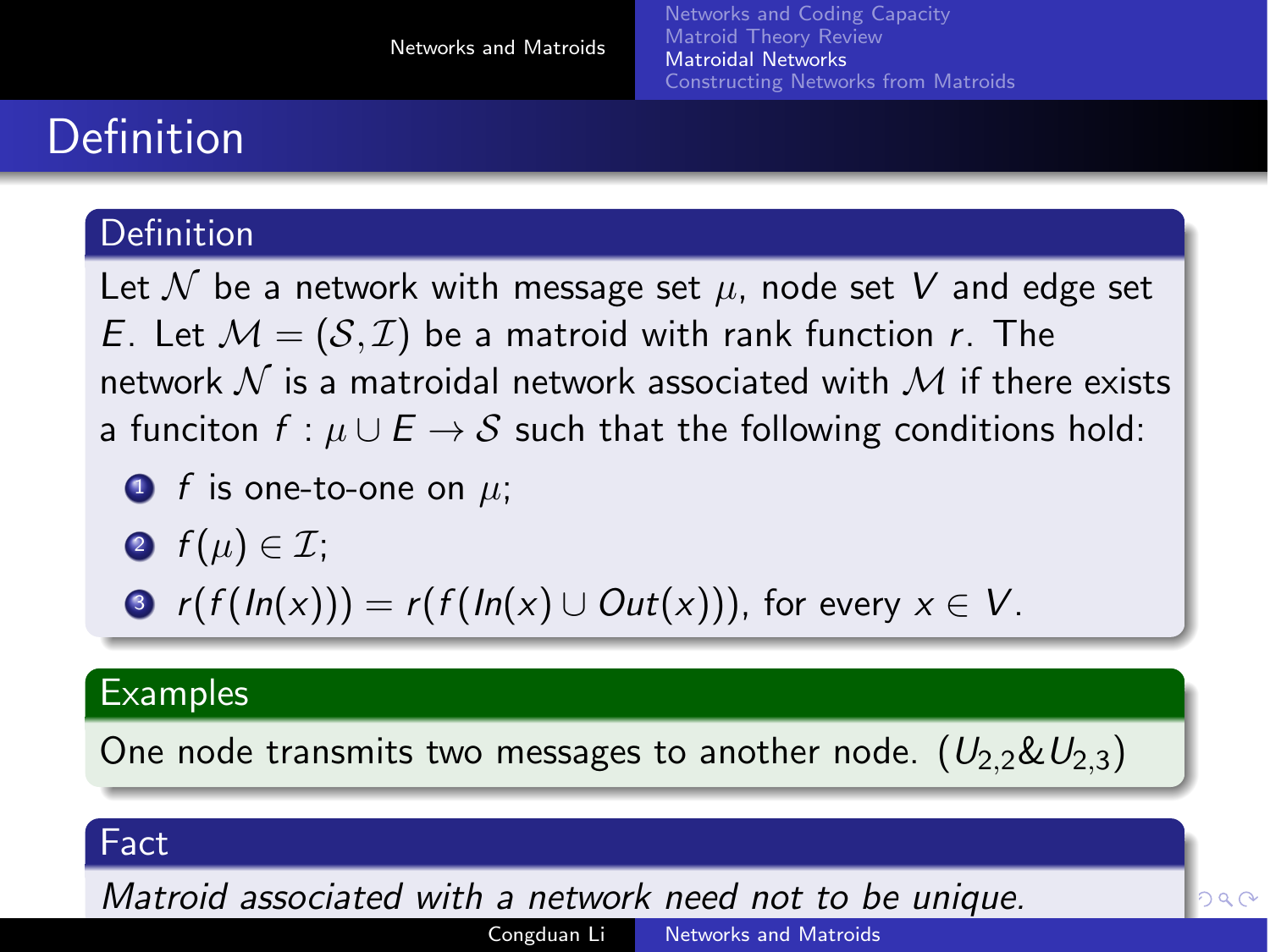[Networks and Coding Capacity](#page-2-0) [Matroidal Networks](#page-14-0) [Constructing Networks from Matroids](#page-20-0)

### Theorem

### Theorem

*If a network is scalar-linearly solvable over some finite field, then the network is matroidal. In fact, the network is associated with a representable matroid.*

#### Proof.

On next slide.

4日)

<span id="page-15-0"></span> $\Box$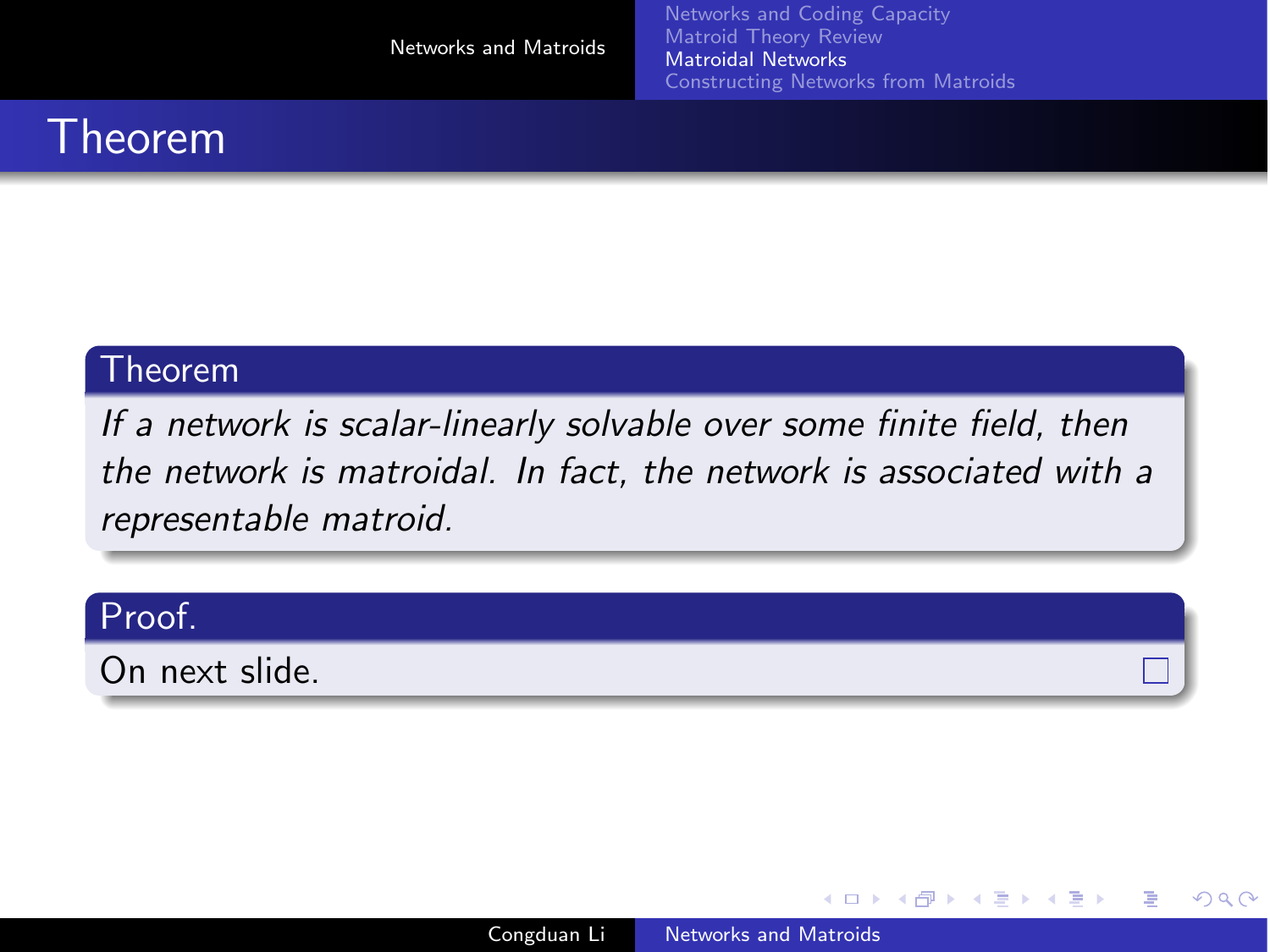# Proof of theorem

### Proof.

Fix a scalar-linear solution to the network over finite field *F*, and let  $a_1, \ldots, a_m$  be messages. Let  $x_1, \ldots$  be message and edge variables. For each *i*, the variable *x<sup>i</sup>* can be written as a linear comnination  $c_i^{(i)}a_1 + \cdots + c_m^{(i)}a_m$  of the messages, where  $c_j^{(i)} \in F, \forall j$ . Form a matrix with a column  $C^{(i)} =$  $\sqrt{ }$  $\left\lfloor \right\rfloor$  $c_1^{(i)}$ 1 . . .  $c_m^{(i)}$ *m*  $\setminus$  $\int$  for

each *xi*. Let *M* be the vector matroid for this matrix and *r* be the rank function of M.  $f(x_i) = i$ . *f* is one-to-one, giving condition 1. If  $x_i$  is message  $a_i$ ,  $C^{(i)}$  has all components zero except the j-th component. If  $x_i \in Out(y)$ , then  $x_i$  is a linear combination of *In*(*y*), so *r*(*f*({*x<sub><i>i*</sub>}</sub> ∪ *In*(*y*))) = *r*(*f*(*In*(*y*))).

 $\circ$   $\circ$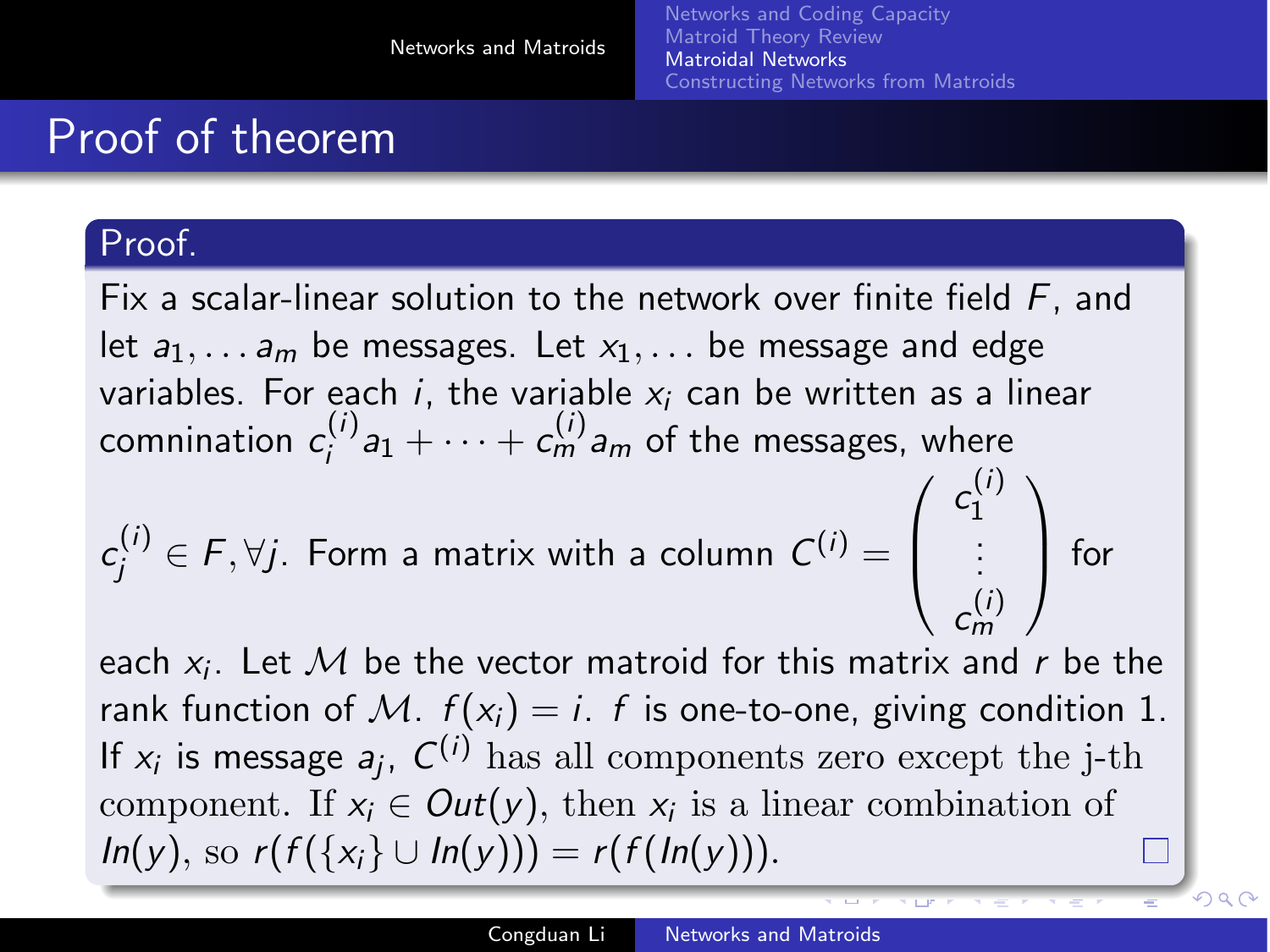[Networks and Coding Capacity](#page-2-0) [Matroid Theory Review](#page-5-0) [Matroidal Networks](#page-14-0) [Constructing Networks from Matroids](#page-20-0)

# **Corollary**

### **Corollary**

*All solvable multicast networks are matroidal.*

#### Proof.

In "Linear Network Coding" by Li, Yeung and Cai 2003, it is showed that all solvable multicast networks are scalar-linearly solvable over some finite field. Combined with previous theorem, we obtain this corollary.

4日)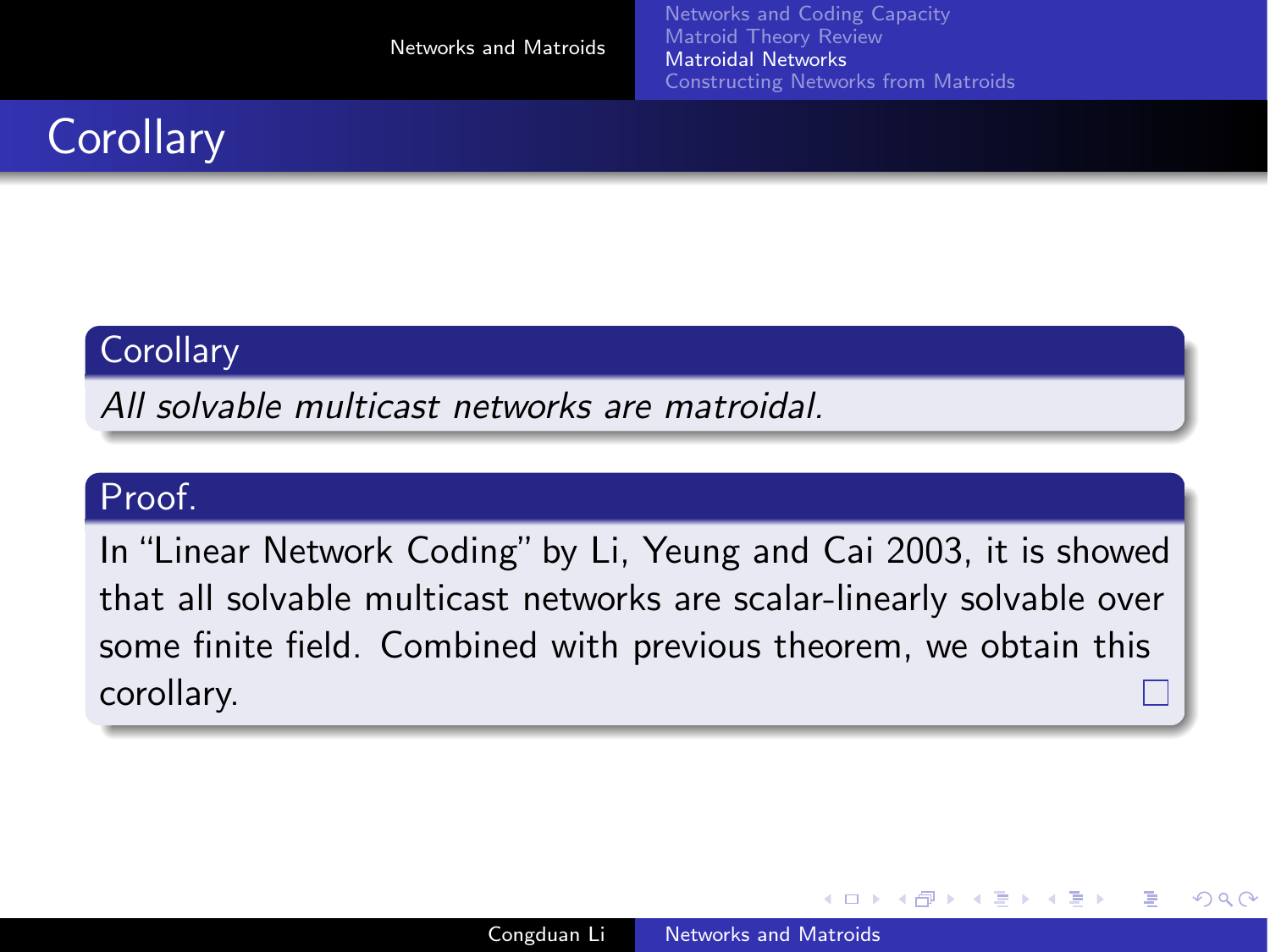## **Fact**

### Fact

*Unsolvable network is not matroidal.*

#### Example

One node has two messages (a,b) but only have one output edge (x) and another node is requiring both messages. If matroidal,

$$
2 = r(f(a), f(b))
$$
  
\n
$$
\leq r(f(a), f(b), f(x))
$$
  
\n
$$
= r(f(x))
$$
  
\n
$$
\leq 1
$$

4 0 8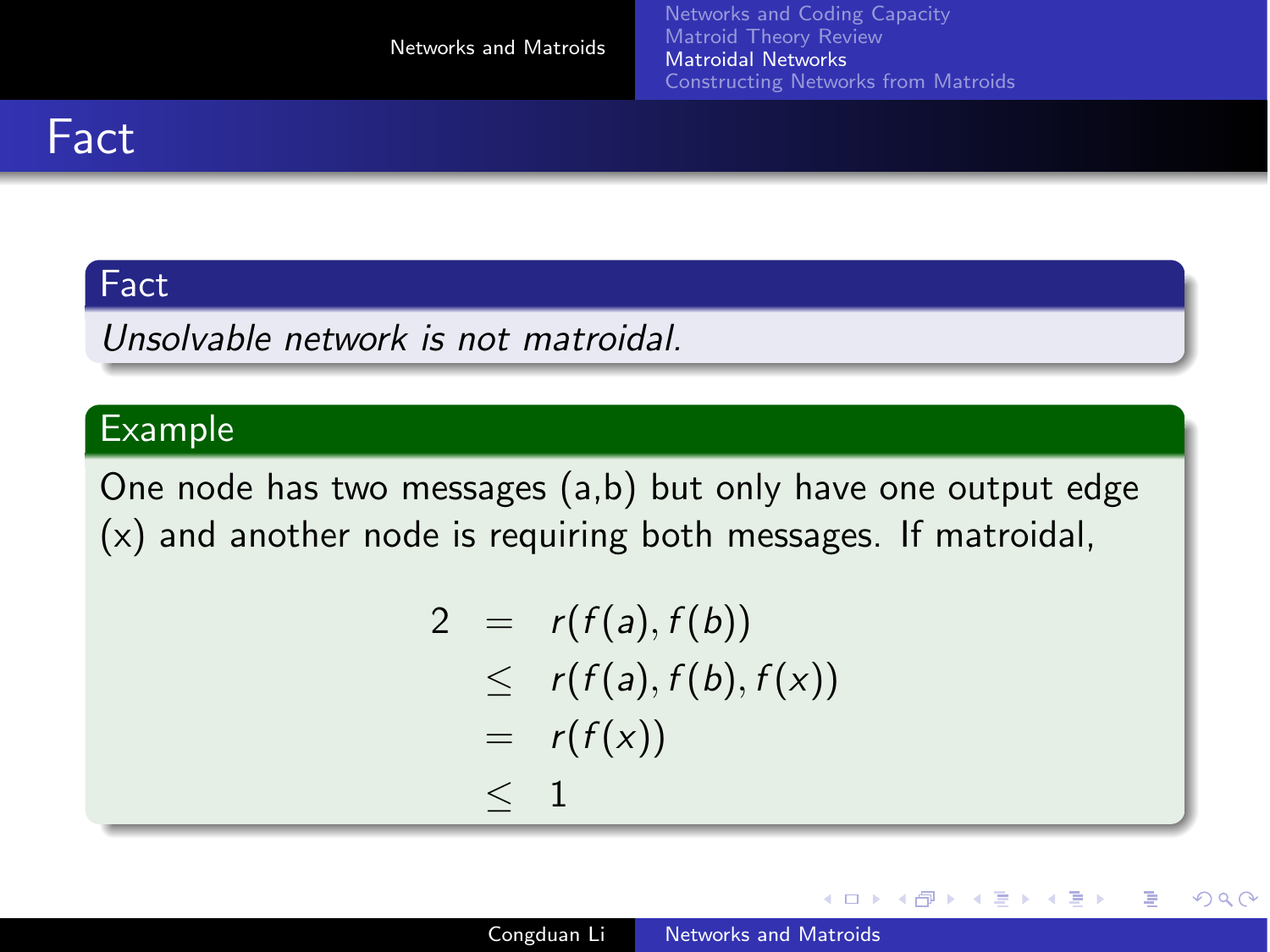#### Fact

*Not all solvable networks are matroidal.*

#### Example

M-network: vector routing solvable but not matroidal. Solution showed on board and can be found in [\[1\]](#page-24-1).

#### Proof.

Use the Shannon-type information ineqyality:

$$
I(C; D) \leq I(A; B) + H(C|A) + H(D|B)
$$

4 0 8

<span id="page-19-0"></span> $-1$   $-1$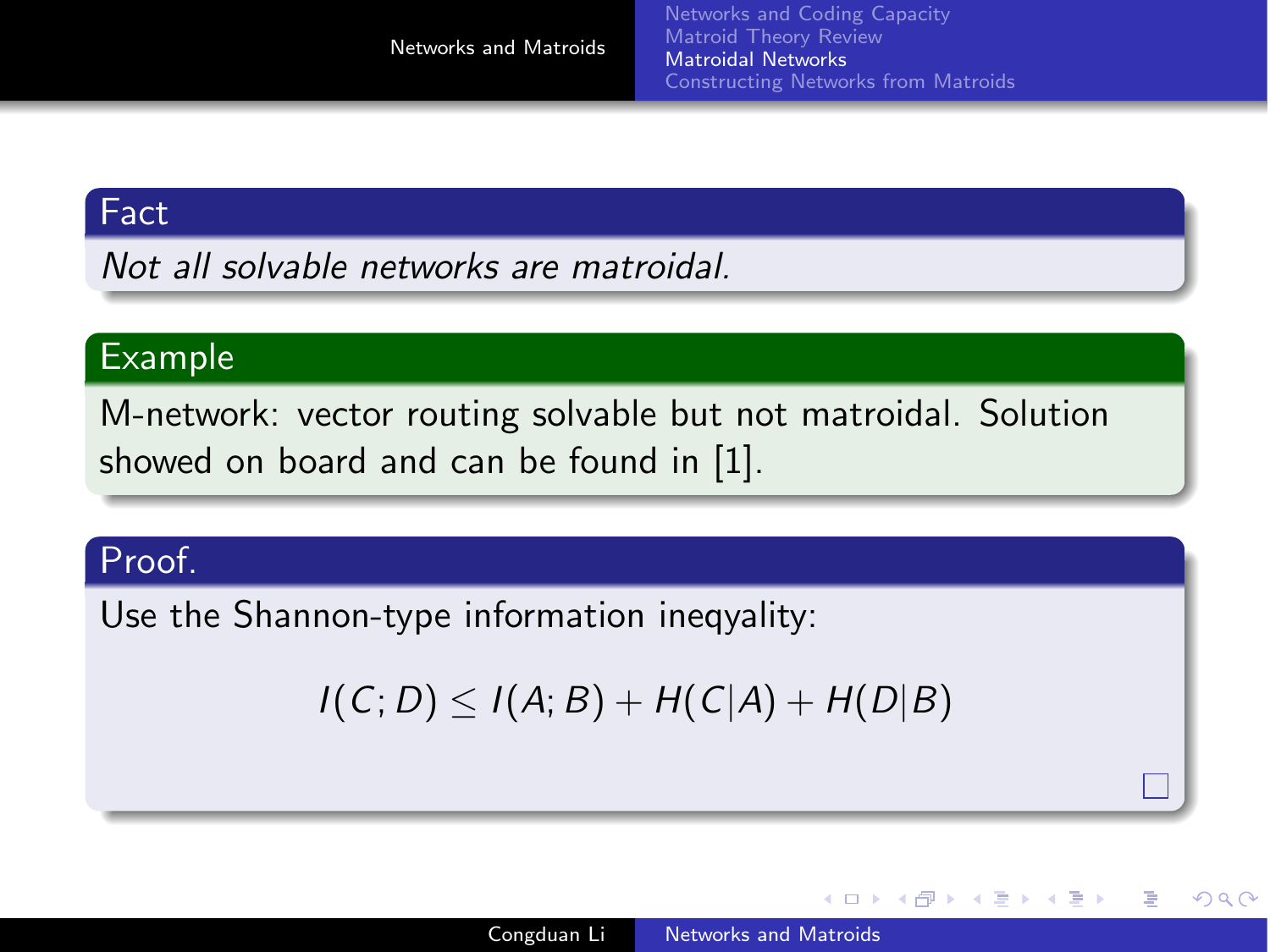# Construction Steps

• Matroid  $\mathcal{M} = (\mathcal{S}, \mathcal{I})$  with rank function *r*, network  $\mathcal N$  with  $V, E, \mu$ 

[Constructing Networks from Matroids](#page-20-0)

- $\bullet$  Function *f* :  $\mu \cup E$  →  $S$  and  $g : S \rightarrow V$
- **1** Choose base  $B = \{b_1, \ldots, b_{r(S)}\}$  and let  $f(m_i) = b_i$  and  $g(b_i) = n_i$ .
- <sup>2</sup> (to be repeated until it is no longer possible) Find circuit  $\{x_0, \ldots, x_i\}$  that only  $g(x_0)$  has not been defined, we do:
	- **0** add a new node *y* and edges  $(e_1, \ldots e_i)$  connecting  $g(x_i)$  to *y* and define  $f(e_i) = x_i$ ;
	- 2 add another new node  $n_0$  with a single in-edge  $e_0$  connecting  $\gamma$ to  $n_0$  and let  $f(e_0) = x_0$  and  $g(x_0) = n_0$ .

イロト イ押 トイヨ トイヨ トー

<span id="page-20-0"></span>目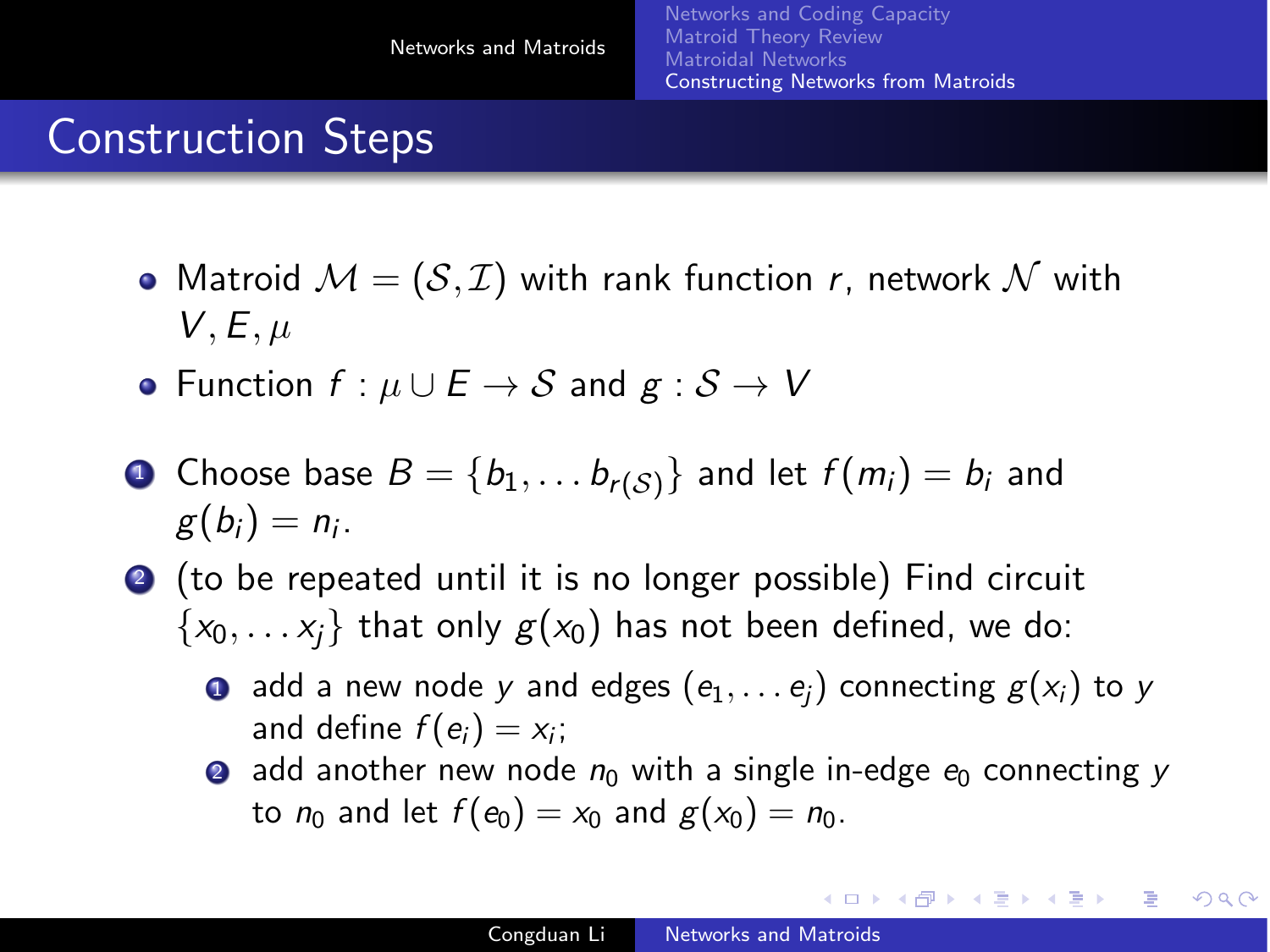### Construction Steps Cont.

- $\bullet$  (to be repeated as many times as desired) If  $\{x_0, \ldots x_i\}$  is a circuit and  $g(x_0)$  is a source node with message  $m_0$ , then add to the network a new receiver node *y* which demands the message  $m_0$  and which has in-edges  $e_1, \ldots e_i$  where  $e_i$ connects  $g(x_i)$  to y and where  $f(e_i) = n_0$ .
- <sup>4</sup> (to be repeated as many times as desired) Choose a base  $B = \{b_1, \ldots, b_{r(S)}\}$  and create a receiver node *y* that demands all of the network messages, and such that *y* has in-edges  $e_1, \ldots e_{r(S)}$  where  $e_i$  connects  $g(x_i)$  to *y*. Let  $f(e_i) = x_i$ .

イロメ イ母メ イヨメ イヨメー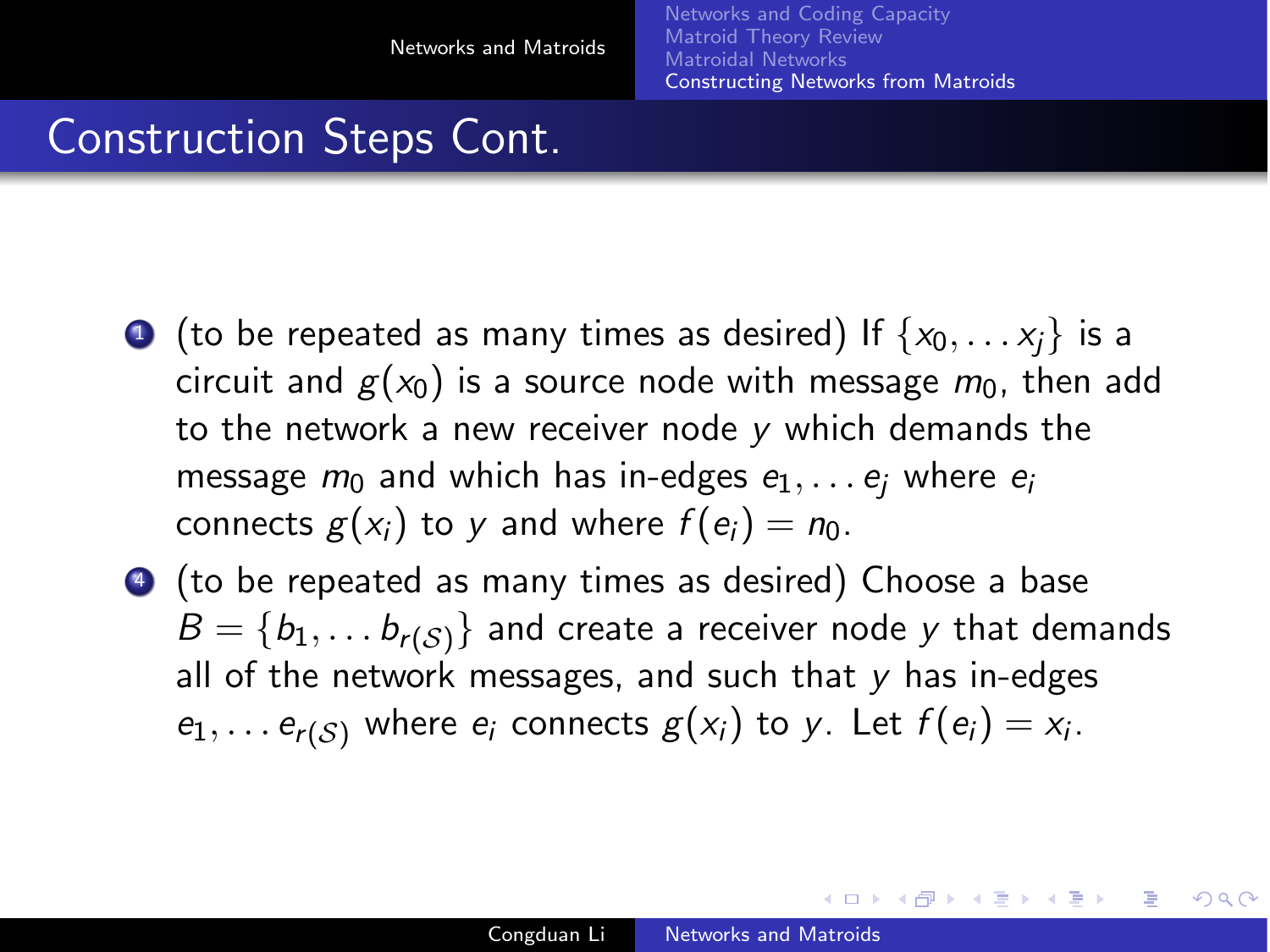| Matroid Theory Review<br>Networks and Matroids<br>Matroidal Networks<br>Constructing Networks from Matroids |  |
|-------------------------------------------------------------------------------------------------------------|--|
|-------------------------------------------------------------------------------------------------------------|--|

### **Examples**

### Example

Show on board: Butterfly network (*U*2*,*3), Vamos Network.

Congduan Li [Networks and Matroids](#page-0-0)

K 何 ▶ (王

 $\overline{a}$ 

E

∍  $\mathbf{h}$ 

**II**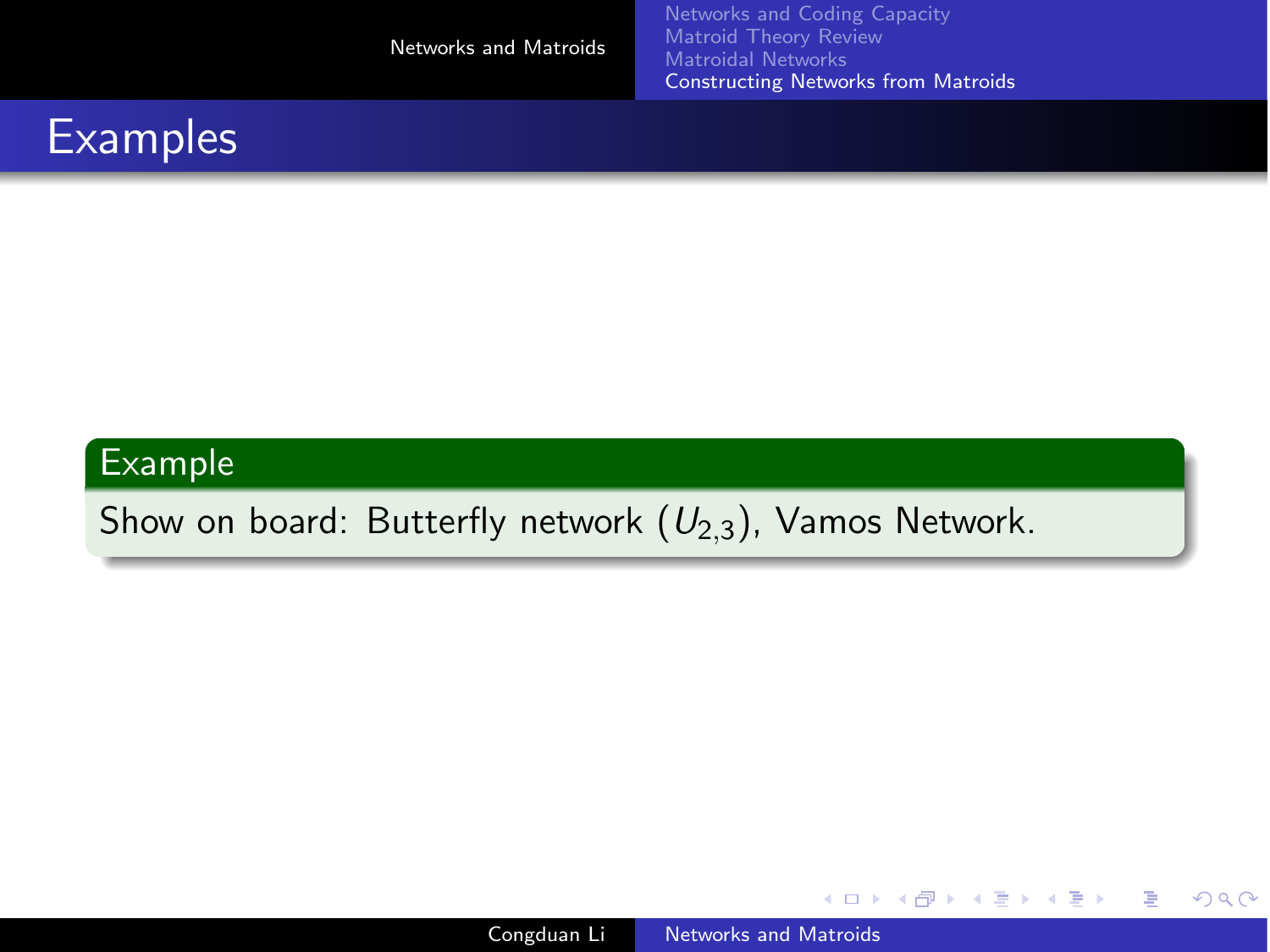## Vamos Network: Routing Capacity

Obtained from Vamos matroid  $(V_8)$ , the non-representable matroid with minimum number of elements.

#### Theorem

*The routing capacity of the Vamos network is 2/5.*

### Proof.

Consider demands at node *n*<sup>10</sup> and *n*12. These two require edges *e*3*,*<sup>4</sup> and *e*5*,*<sup>6</sup> to carry all *k* components of *a* and *d*. Then consider the demand of node  $n_9$  for *b*. For possible largest coding rate,  $e_{3,4}$ and *e*5*,*<sup>6</sup> must carry at least *k/*2 components of *b*. Thus  $2k + k/2 \le n$  and  $k/n \le 2/5$ . A code achieving this capacity:  $e_{1,2} = b_1, c, d, e_{3,4} = b_1, a, d$ , *e*5*,*<sup>6</sup> = *b*2*, a, d*, *e*7*,*<sup>8</sup> = *b*2*, a*.  $\Box$ 

 $\leftarrow$ 

す イ ヨ ト イ ラ

ヨッ